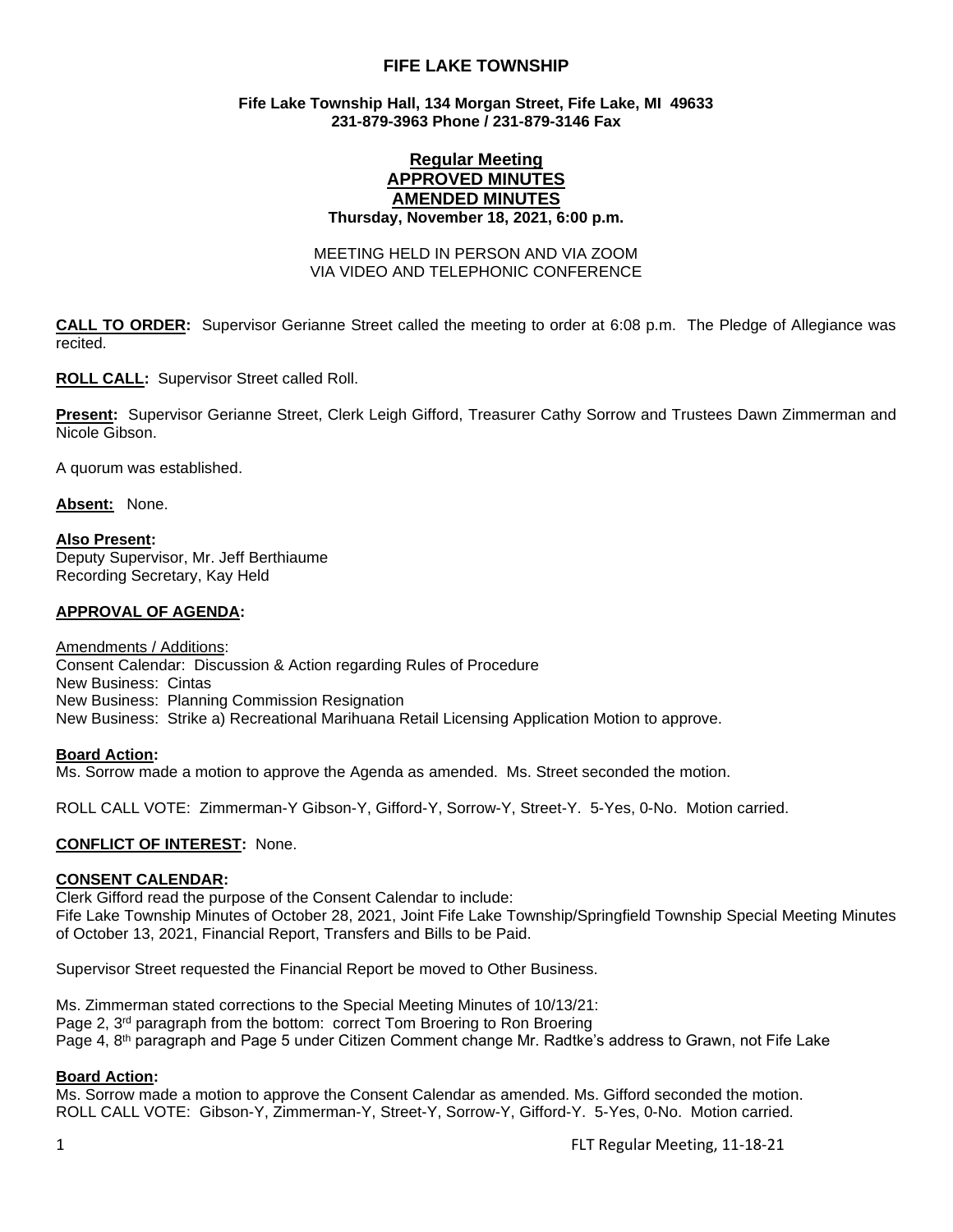### **Rules of Procedure:**

Fife Lake Township Attorney Dave Eberle spoke to the Board.

It was brought to the Board whether Fife Lake Township has adopted formal Rules of Procedure. He provided a rough draft Resolution for Board review. It was suggested this Resolution be approved now to serve as a stop gap measure and revisit it at a later time for further discussion and customization. If passed, it will be effective immediately and moving forward.

Supervisor Street read the proposed Resolution aloud. There was Board discussion about the content.

Resident Mr. Shane Lewis asked to be recognized under the Consent Calendar rules previously read in order to ask this be moved to New Business. His request was denied by the Supervisor.

Attorney Eberle interjected that the Consent Calendar has been approved. He acknowledged Mr. Lewis as Out of Order and must refrain from speaking until such time as he is recognized by the Supervisor during Public Comment. Grand Traverse County Deputy Matt McKinley, attending in place of Deputy Derek Reed, interjected there is a State statute stating disruption of a meeting is illegal.

### **Board Action:**

Ms. Street made a motion to adopt the Resolution Adopting Standard Rules of Procedure for the Township Board of Fife Lake Township. Ms. Sorrow seconded the motion.

ROLL CALL VOTE: Gibson-Y, Zimmerman-Y, Gifford-Y, Sorrow-Y, Street-Y. 5-Yes, 0-4. Motion carried.

It is believed there may be an existing similar document; however, this Resolution repeals any existing document and replaces it.

### **CORRESPONDENCE:**

Supervisor Street read aloud a letter from the Fife Lake Area Historical Society letter thanking Fife Lake Township for our \$1,000 gift, indicating it will be used toward a new roof on the historical schoolhouse.

Supervisor Street reported multiple emails have been received from Mr. Shane Lewis. It was discussed whether they be read aloud or received into the record and included in the Minutes. Clerk Gifford, who is responsible for FOIA requests, did not believe they needed to be read aloud in their entirety. She indicated some requests are completed and some are unclear requiring clarity from the requestor. Attorney Eberle suggested that, at the Board's discretion, they address whether to receive the communications into the record and after the meeting Clerk and FOIA Coordinator Leigh Gifford consult with the requestor to address her questions for clarification of FOIA request. There was Board consensus to do so.

Ms. Gifford referenced a Township Federal Procurement Conflict of Interest Policy document from the meeting packet. It is a policy meant to go hand in hand with the ARPA funds. It will be reviewed with the ARPA discussion.

She received communication from the Canvas of Voters re: the Canvas of Elections. It indicated we did very well with the last election.

# **CITIZEN COMMENT:**

### **Mr. Shane Lewis**, 11744 East State Street, Fife Lake, MI 49633

Mr. Lewis began by stating if the Agenda Item "Planning Commission Resignation" under New Business is in reference to him, that he has not tendered his resignation. He continued by referencing the email correspondence he sent to Fife Lake Township and alluded to the Resolution that was passed tonight, the Conflict of Interest discussion, and not reading aloud his emails during the Communications portion of the meeting. He believes this to be calculated attempts to keep what he stated in his emails from coming out on the public record. He stated he has serious concerns about conflicts of interest. He believes Board members were elected not to follow someone but to perform their roles individually, directly addressing Board Members stating they are not representing Gerianne Street but are representing Fife Lake Township.

### **GUESTS:** None.

# **REPORTS:**

# **County Commissioner – Mr. Rob Henschell:**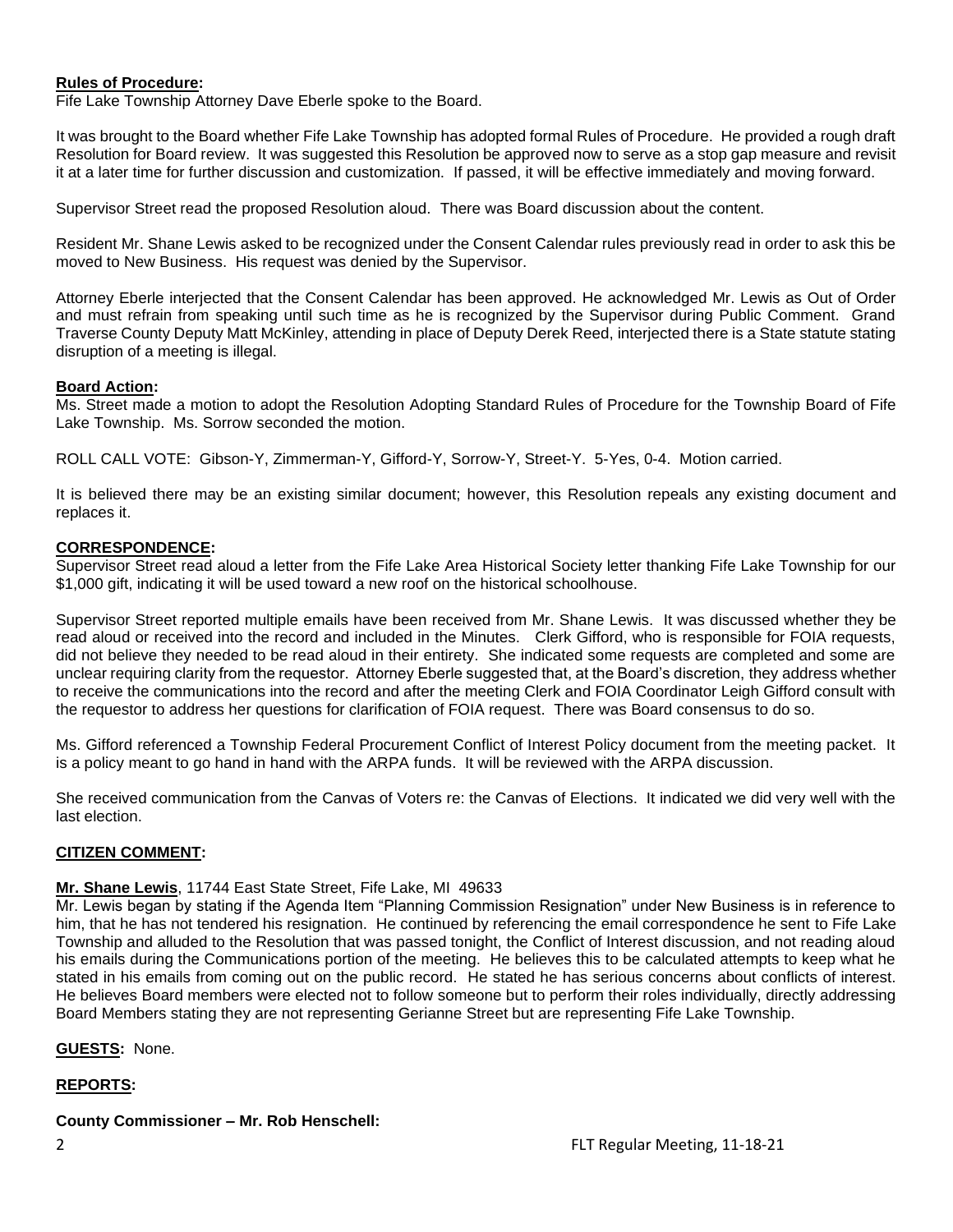Absent - No report. Ms. Gibson inquired whether Ms. Street has received a response yet from Mr. Henschell. Ms. Street ran into him at an Economic Development banquet and indicated that both Fife Lake Township and Fife Lake Village would like to see his attendance at meetings. He indicated he has been very busy with both professional and personal matters. It is hoped he will attend meetings soon.

### **Sheriff Department – Deputy Derek Reed:**

Absent – No report.

### **Ambulance/Fire/Emergency Planning – Ms. Nicole Gibson, Chief Scott Tinker.**

#### Ms. Nicole Gibson reported:

Ms. Gibson received a report from Mr. Mike Berendsohn, EMS Director of Kalkaska Emergency Service, for the past two months as there was no October report.

During that period there were 33 calls for service in Fife Lake Township and 23 in Springfield Township. A detailed report is available upon request.

They have implemented a tiered ladder pay within Kalkaska Emergency Service to institute a better rate scale and retain and assist current EMS crew. The structure takes into account level of experience, certifications, etc. The tiered ladder pay is set to begin 1/1/2022.

A fifth ALS truck (40 Alpha 5), with staff 24/7, will be implemented and equipped with cardiac monitors. They expect delivery in December. There will be ACLS and PALS refresher courses in December. The 40 Alpha 6 is currently out for maintenance.

In the future Trustee Gibson will distribute Mr. Berendsohn's monthly report to the Board for reference.

#### Fire Chief Scott Tinker reported:

There were 8 runs in October:

10/1/21: EMS assist with mutual aid to Springfield Township. On scene for 34 minutes with 3 personnel responding.

10/2/21: ATV accident in Springfield Township. On scene for 25 minutes with 5 personnel responding.

10/5/21: Gas line leak in Fife Lake Township. On scene 30 minutes with 3 personnel responding.

10/12/21: MVA in Springfield Township. On scene 45 minutes with 5 personnel responding.

10/16/21: Personal Injury Accident (PIA) in Springfield Township. On scene 30 minutes with 3 personnel responding.

10/21/21: Power line down in Springfield Township. On scene for 45 minutes with 5 personnel responding.

10/22/21: MVA response to provide mutual aid in Garfield Township. 3 personnel responded; cancelled enroute.

10/22/21: Dispatched to a water rescue with mutual aid received in Fife Lake Township. On scene 15 minutes with 5 personnel responding.

The proposed Capital Improvement Plan passed at the recent election. The Department is in discussions on how best to invest those funds while being fiscally responsible. A new pumper tanker is the biggest priority and one of the main reasons for the proposal; new ones are a minimum of \$350k. They are looking to purchase a demo which can be in the range of \$250-275k. Discussions will not only include what they presently need but also look into the future. Other anticipated expenditures include SCBA packs, gear, hoses, nozzles, and more.

The Fire Department is working with Fife Lake Dollar General and Toys for Tots this year. There are boxes in-store for donations. They will receive, wrap and distribute the toys while working with Fife Lake Elementary to determine children who are in need. Donations continue through 12/5/21. FLT Board Members offered to assist the Department in wrapping gifts.

# Fife Lake Village – Mr. David McGough:

Village President McGough reported:

The Board held its November meeting where they discussed and will purchase a steam cleaner for meeting room rug and chairs. They also made a donation to the Historical Society. They discussed surveillance cameras due to thefts in town, and will work with Fife Lake Township and Grand Traverse County Deputy Derek Reed to work out details.

Fife Lake Village has a new Trustee in Mr. David Tiejema. Roads are ongoing. Their Dispensary Ordinance is in progress and awaiting approval. They are working on the approval of the post office alley/trail.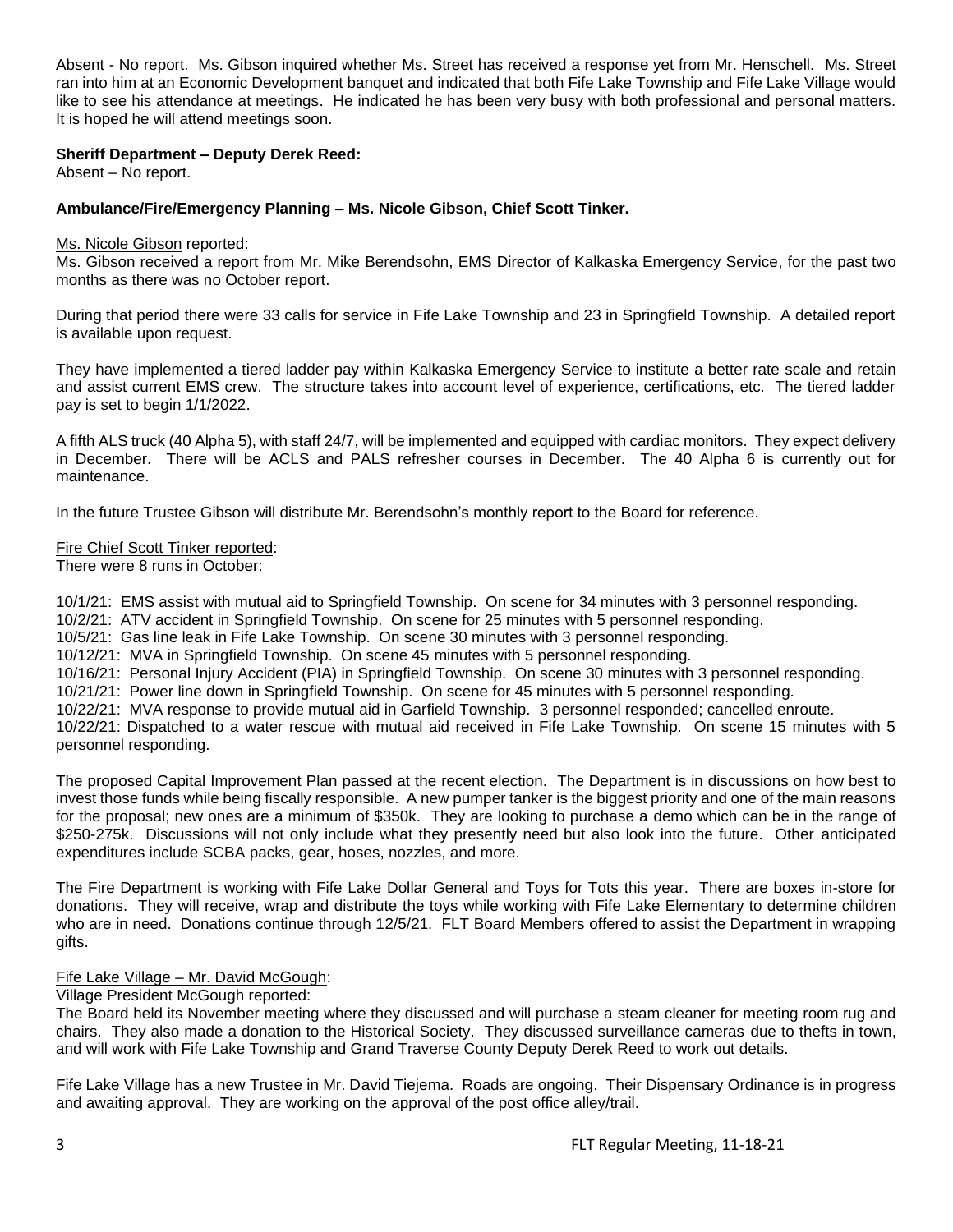# **Fife Lake Area Utility Authority (FLAUA) – Ms. Leigh Gifford:**

# Ms. Leigh Gifford (FLAUA Secretary) reported:

The last FLAUA meeting was held 11/17/21. She reported the last of the hay is being bailed and picked up by Mr. Tim Birgy. The Vans Lane lawsuit has been settled and it is being requested that a lien be placed on the tax record. Treasurer Sorrow stated it is a lien in the amount of \$9,500 and the County Treasurer does not wish to have it on the tax record. At the end of the year, the County buys our delinquent taxes and they are questioning this. Ms. Sorrow spoke today with Ms. Jodi Thayer, Treasurer of the FLAUA, who was meeting with the County Treasurer and our Assessor. She stated it wasn't worded to get it on the tax bill; they are working on it. It is an atypical situation.

# **Zoning Administrator – Mr. Robert Hall:**

Absent - No Report.

# **Fife Lake Area Joint Planning Commission (FLAJPC) – Ms. Dawn Zimmerman:**

Ms. Zimmerman reported:

A Special Meeting of the Planning Commission was held on 11/5/21.

There was lengthy discussion regarding amending the Marihuana Ordinance pertaining to the sections describing distance zoning buffers. A Public Hearing was scheduled during the 11/30/21 Regular Meeting; it will be rescheduled due to problems with public posting requirements. The next meeting will be on the held on 11/30/21.

Ms. Gifford added that she and the Assistant Zoning Administrator will be reviewing Marihuana Applications. Attorney Eberle stated renewals are made by the Clerk once it is determined all requirements are met.

# **Civic Center South – Ms. Gerianne Street**

Ms. Street reported:

Civic Center South has asked for \$40,000 from Grand Traverse County. They may not pursue the dog park. They need more parking and will need to do blacktopping for it with funds. The individual removing the old bleachers will complete the job once his vehicle is repaired.

# **Lake Shore Drive – Messrs. Mike Kattreh and Greg Sova**

Absent – No Report.

# **NEW BUSINESS:**

**Planning Commission Resignation:** Mr. Shane Lewis reported he has not submitted a resignation.

# **Document Retention:**

Ms. Street reported she has researched with Michigan Township Association (MTA) to review how other organizations are retaining documents. There are multiple methods to keep documents secure, one of which is a scanner for approximately \$300. She and Trustee Gifford will review scanner options for storing, retaining and accessing all documents digitally.

### **2% Grant for Generator:**

The Township is writing a 2% grant for a generator and possibly an additional 2% grant for the watershed. Generator bids were just received.

Deputy Supervisor Jeff Berthiaume reported they are exploring putting in boat wash systems to abate invasive species traveling from lake to lake. We would be placing one at the south launch; however, hope to work with the Village to put one at their launch where the main traffic is. There are a few types of systems: power wash, hot power wash, and solar/electric vacuum. He has spoken with someone from Little Traverse Lake where they are using a waterless system that has brushes, blowers and vacuums.

He reported there are three sizes:

- A roadside brush and grabber to get underneath boats on trailer.
- A size up with solar; it has lights and a third tool (wrench) to unscrew drain plugs and drain water. It also has a brush and grabber.
- A solar/electrical vacuum system; to vacuum out from any holes (fish/bait), clean out water from holes, and compressed air. This also has a brush, grabber and wrench. This runs by batteries or 240 electrical.

He is pursuing quotes as grant applications are due 11/30 or 12/1/21.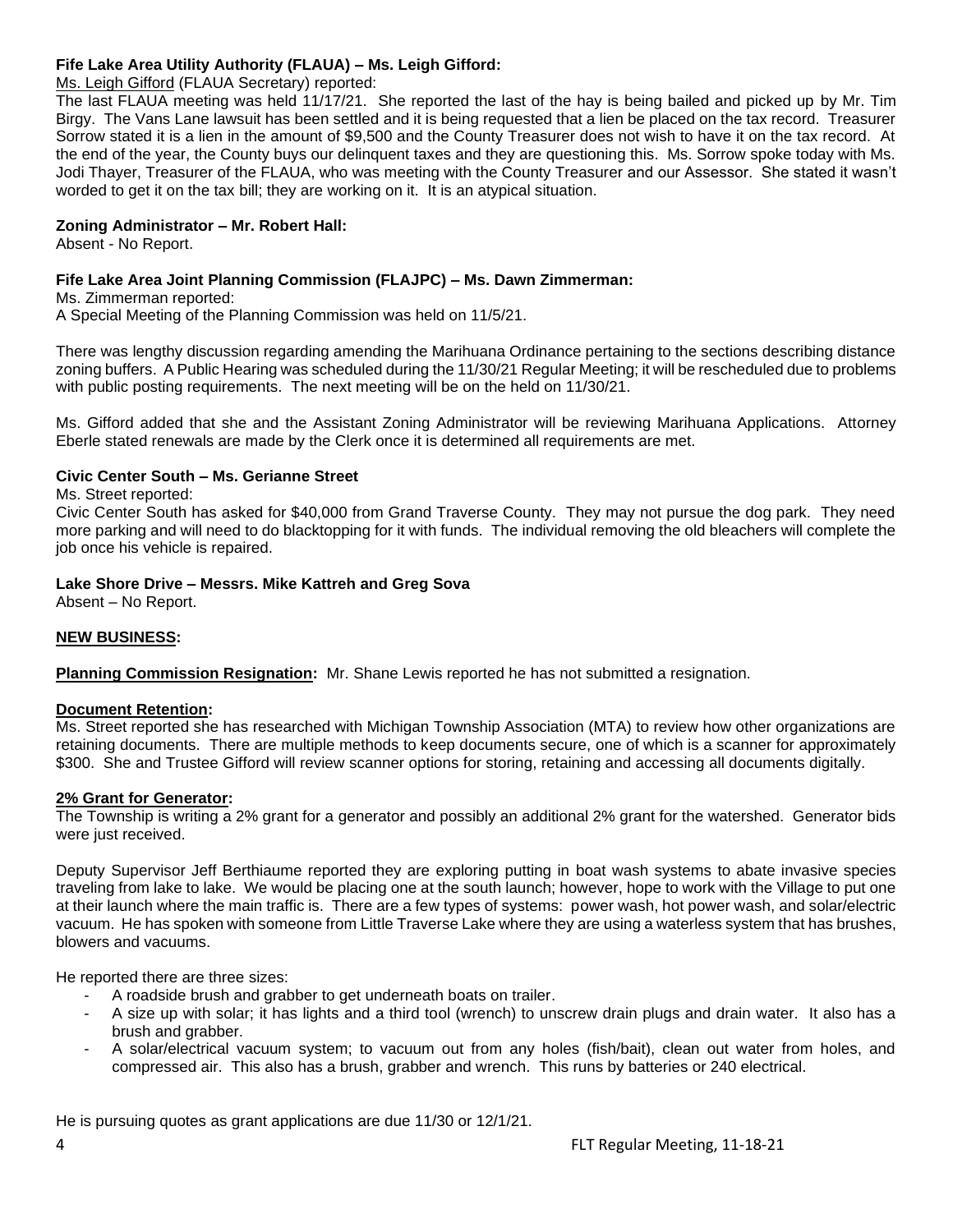Ms. Street spoke with a representative from the DNR. She needs to confirm if we could write one grant from both Fife Lake Village and Fife Lake Township. Lake Leelanau and Little Traverse Lake each received grants; we could draw from their proposals to use as a template for our grant application.

There was Board discussion asking who would be responsible for the electrical costs and how/where would the vacuumed debris be disposed.

Mr. Berthiaume stated the Village would pay for the electrical. Cleaning out the system is much like a septic cleanout process. Therefore, there are annual costs. For the larger system there is a software component that can measure equipment usage and volume. This is an option; however, one that is always used. There is also a minimal annual tool replacement cost.

These systems are not monitored; it is voluntary use. Some lakes have monitors to ensure people are utilizing it going in and out. This affects costs. There are numerous ways to consider the use of the system. There was Board discussion about maintenance costs, anticipated usage, and the sizes that the Village and Township would consider using. Mr. Berthiaume displayed photos of the various systems.

The mid-size system is approximately \$16,500 (plus installation and maintenance costs). The larger system is \$36,000. These two systems are being considered respectively for the Township and Village. The advantage of going with 240 electric is no need for batteries; they are \$850 each, replaced every 5 or 6 years. Tool replacement may be annual.

### **Board Action:**

Ms. Street made a motion to authorize preparation of a grant seeking boat washing stations servicing Fife Lake Township and Fife Lake Village. Ms. Zimmerman seconded the motion.

ROLL CALL VOTE: Gibson-Y, Sorrow-Y, Gifford-Y, Zimmerman-Y, Street-Y. 5-Yes, 0-No. Motion carried.

### **Watershed Grant:** Discussed earlier.

#### **Generator:**

Ms. Street reported generators are on backorder until May, 2022. The Board hopes to write a grant, as referenced earlier. She received four bids.

Windemuller: \$32,209. (Natural gas connection not included) Shoreline: \$29,850 Advantage: \$25,950 (Plus \$4-5,000 for natural gas) North Country Power Generation, LLC: \$23,330.55

Each bid was detailed, and there was Board discussion in reviewing them. In submitting a grant proposal, all three bids will be included. ARPA funds may cover a portion of the cost. Deadline is 11/30/21.

### **Board Action:**

Ms. Street made a motion to file a 2% grant proposal for a generator for the township Ms. Gibson seconded the motion. ROLL CALL VOTE: Zimmerman-Y, Gifford-Y, Sorrow-Y, Street-Y, Gibson-Y. 5-Yes. 0-No. Motion carried.

#### **Building Committee:**

Supervisor Street suggested Fife Lake Township develop a Building Committee to explore and develop different options for space on the 40 acres owned on M-113. There is no timeline for building any prospective new township hall, etc. The following people have volunteered to be on the committee: Roger and Nicole Gibson, Cathy Sorrow, and Tom Rookus.

Attorney Eberle recommended the development of a Resolution in creating a Building Committee to define the purpose, rules, designated authority, scope of work, etc. He recommends this for any committees FLT may have for best practice and consistency. He will devise proposed resolutions to cover existing committees as well.

### **Cintas:**

The Board reviewed the Cintas invoice and discussed costs charged versus what we can purchase on own. There is a significant markup on several items; i.e., \$10.60 for one urinal screen versus a researched price at a big box store of \$21.93 for 12. We currently rent an 8x10" mat at \$18.43/month. One could be purchased for the season at \$150. A similar example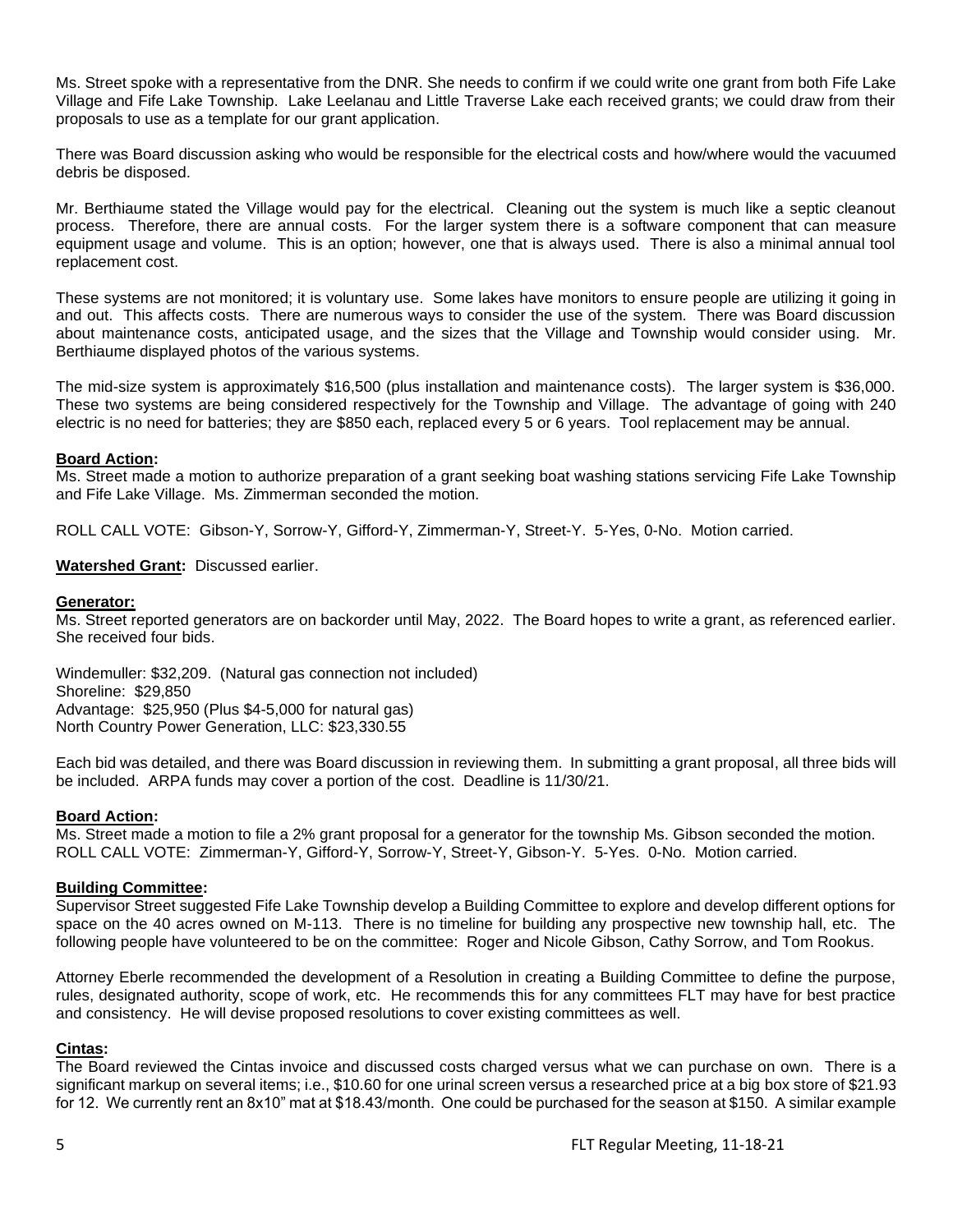was given for the 4x6" mats. There is also a Cintas service fee. Additional examples and price comparisons were given. She will investigate whether there is an existing contract with Cintas before the Board makes a formal decision.

### **OLD BUSINESS:**

### **Cemetery:**

Ms. Sorrow reported that Lutke Forest Products will start on the logging in the spring. We are waiting on a bid to hook the electrical to the shed. She put wreaths up at the Walton cemetery and Mr. Dave McGough will be putting them on the fence at the Fife Lake cemetery.

She will send a color map of the cemetery to the Board outlining existing and anticipated work. Board Members still plan to take a walk-through.

### **American Rescue Plan Act (ARPA) Funds:**

Ms. Street stated our auditor, Ryan, is working on a loss statement which may help to loosen up restrictions for disbursement of ARPA Funds. There is some confusion with Townships on how they may spend the money. She distributed documents from the Michigan Township Association (MTA) and National Association of Towns and Townships (NATaT) which gives information on accessing and spending funds, reporting requirements and restrictions.

Ms. Gifford received a Township Federal Procurement Conflict of Interest Policy document from Ms. Lisa Gulliver from Kingsley who believes it is an ARPA requirement. She was asked to reach out to other townships with the information stating it needs to be adopted. Ms. Street will review this with MTA.

#### **Milfoil Special Assessment Process:**

Ms. Street and FLT Assessor Ms. Dawn Kuhns went over the list again and made any necessary corrections. They are confident the Special Assessment list is accurate. Ms. Kuhns confirmed no one in South Town owns property on the lake; the railroad owns it. They have an association which puts docks there. There was Board discussion.

#### **OTHER BUSINESS:**

### **Set Date for Special Meeting:**

There may be a need for a Special Meeting after the Planning Commission's Special Meeting/Public Hearing regarding an Amendment to the Zoning Ordinance specific to marihuana; no date is set yet by the Planning Commission. FLT may be able to address this at their next regular meeting depending on when the Planning Commission's Public Hearing is held.

### **Financial Report:**

Existing Resolution to Establish Township Trustee Wage document and Resolution to Establish Township Officers Salary documents were in the meeting packet, last revised in 2014. It indicates the Clerk is to receive an extra \$1,200 for elections; these funds are not in the budget.

### **Board Action:**

Ms. Street made a motion to approve a budget amendment to include for \$1,200 for the Clerk for elections. Ms. Sorrow seconded the motion.

ROLL CALL VOTE: Gibson-Y, Zimmerman-Y, Street-Y, Gifford-Y, Sorrow-Y. 5-Yes. 0-No. Motion carried.

Clerk Gifford noted that in 2022, there will be a \$600 fee for maintenance on election equipment and recommended accounting for this expense in the next budget.

Ms. Gifford referenced the newsletter that is prepared for taxes and requested there be an additional statement in it advising there are presently no lots are available for sale and to reference the upcoming expansion in Fife Lake Cemetery.

Ms. Sorrow presented the Commission List for Mr. Dave Crowley for his assistance in selling equipment. An actual invoice is needed from Mr. Crowley; Ms. Gifford has notified him. We still need an invoice from Mr. Leslie Emery for cemetery work.

### **Outstanding Task List:**

The Outstanding Task List was reviewed. New tasks were added throughout the meeting and completed items removed.

Re: inspection/repair of fire barn garage doors wheels, safety sensors, and openers. An invoice of approximately \$2,400 was received; ARPA funds may be considered for this.